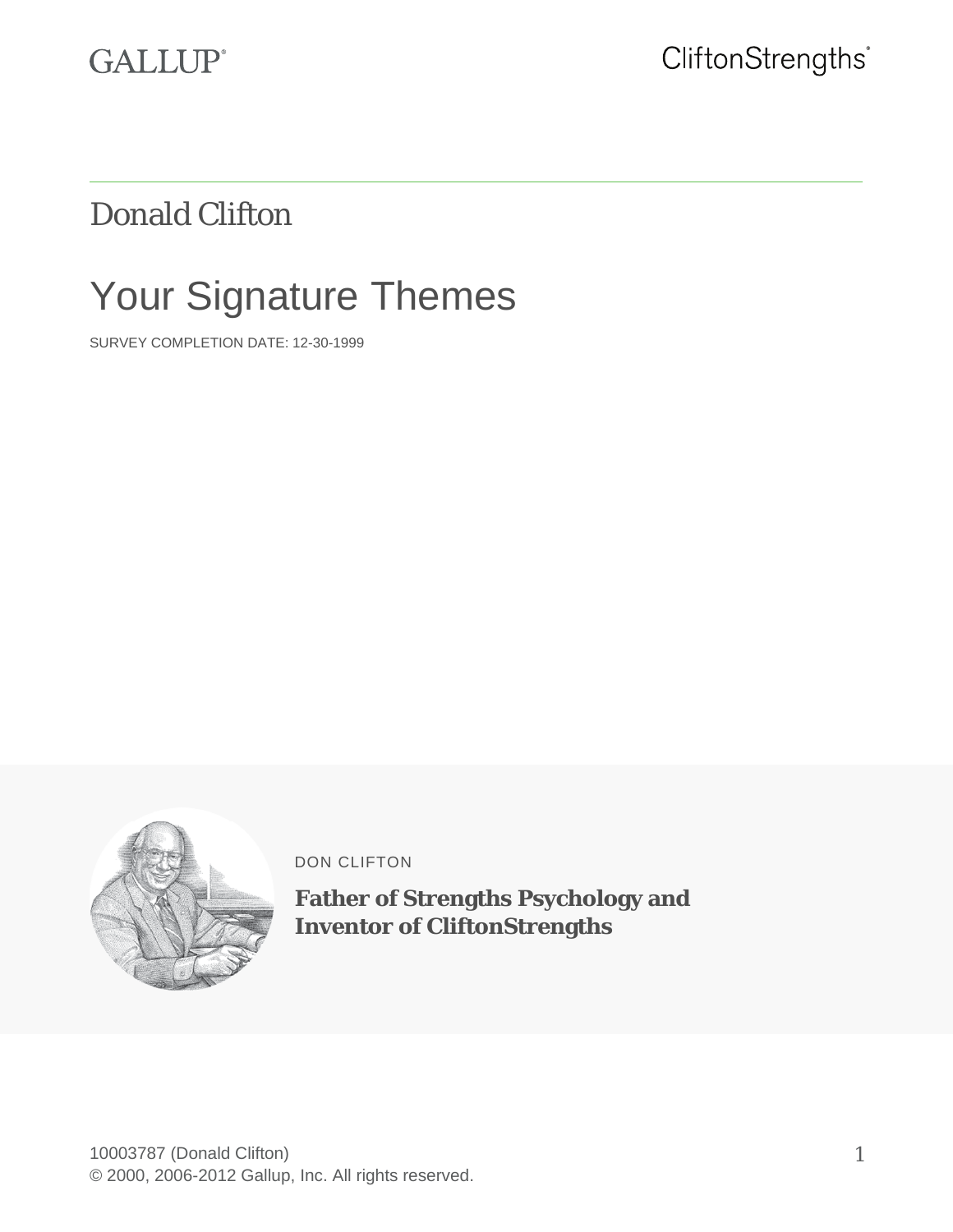# Donald Clifton

SURVEY COMPLETION DATE: 12-30-1999

Many years of research conducted by The Gallup Organization suggest that the most effective people are those who understand their strengths and behaviors. These people are best able to develop strategies to meet and exceed the demands of their daily lives, their careers, and their families.

A review of the knowledge and skills you have acquired can provide a basic sense of your abilities, but an awareness and understanding of your natural talents will provide true insight into the core reasons behind your consistent successes.

Your Signature Themes report presents your five most dominant themes of talent, in the rank order revealed by your responses to CliftonStrengths. Of the 34 themes measured, these are your "top five."

Your Signature Themes are very important in maximizing the talents that lead to your successes. By focusing on your Signature Themes, separately and in combination, you can identify your talents, build them into strengths, and enjoy personal and career success through consistent, near-perfect performance.

### **Significance**

You want to be very significant in the eyes of other people. In the truest sense of the word you want to be recognized. You want to be heard. You want to stand out. You want to be known. In particular, you want to be known and appreciated for the unique strengths you bring. You feel a need to be admired as credible, professional, and successful. Likewise, you want to associate with others who are credible, professional, and successful. And if they aren't, you will push them to achieve until they are. Or you will move on. An independent spirit, you want your work to be a way of life rather than a job, and in that work you want to be given free rein, the leeway to do things your way. Your yearnings feel intense to you, and you honor those yearnings. And so your life is filled with goals, achievements, or qualifications that you crave. Whatever your focus—and each person is distinct—your Significance theme will keep pulling you upward, away from the mediocre toward the exceptional. It is the theme that keeps you reaching.

#### Futuristic

"Wouldn't it be great if . . ." You are the kind of person who loves to peer over the horizon. The future fascinates you. As if it were projected on the wall, you see in detail what the future might hold, and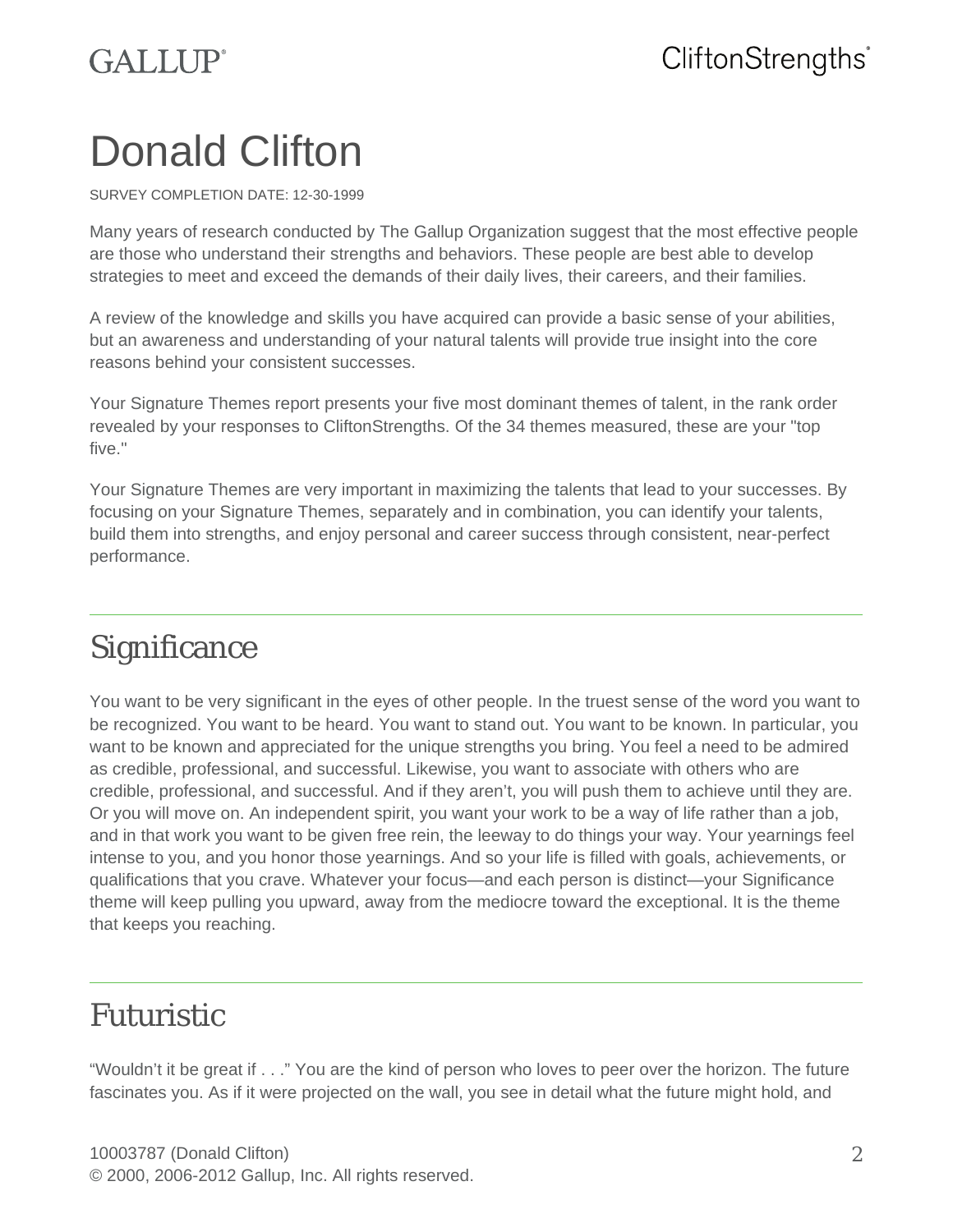

this detailed picture keeps pulling you forward, into tomorrow. While the exact content of the picture will depend on your other strengths and interests—a better product, a better team, a better life, or a better world—it will always be inspirational to you. You are a dreamer who sees visions of what could be and who cherishes those visions. When the present proves too frustrating and the people around you too pragmatic, you conjure up your visions of the future and they energize you. They can energize others, too. In fact, very often people look to you to describe your visions of the future. They want a picture that can raise their sights and thereby their spirits. You can paint it for them. Practice. Choose your words carefully. Make the picture as vivid as possible. People will want to latch on to the hope you bring.

#### Individualization

Your Individualization theme leads you to be intrigued by the unique qualities of each person. You are impatient with generalizations or "types" because you don't want to obscure what is special and distinct about each person. Instead, you focus on the differences between individuals. You instinctively observe each person's style, each person's motivation, how each thinks, and how each builds relationships. You hear the one-of-a-kind stories in each person's life. This theme explains why you pick your friends just the right birthday gift, why you know that one person prefers praise in public and another detests it, and why you tailor your teaching style to accommodate one person's need to be shown and another's desire to "figure it out as I go." Because you are such a keen observer of other people's strengths, you can draw out the best in each person. This Individualization theme also helps you build productive teams. While some search around for the perfect team "structure" or "process," you know instinctively that the secret to great teams is casting by individual strengths so that everyone can do a lot of what they do well.

#### Focus

"Where am I headed?" you ask yourself. You ask this question every day. Guided by this theme of Focus, you need a clear destination. Lacking one, your life and your work can quickly become frustrating. And so each year, each month, and even each week you set goals. These goals then serve as your compass, helping you determine priorities and make the necessary corrections to get back on course. Your Focus is powerful because it forces you to filter; you instinctively evaluate whether or not a particular action will help you move toward your goal. Those that don't are ignored. In the end, then, your Focus forces you to be efficient. Naturally, the flip side of this is that it causes you to become impatient with delays, obstacles, and even tangents, no matter how intriguing they appear to be. This makes you an extremely valuable team member. When others start to wander down other avenues, you bring them back to the main road. Your Focus reminds everyone that if something is not helping you move toward your destination, then it is not important. And if it is not important, then it is not worth your time. You keep everyone on point.